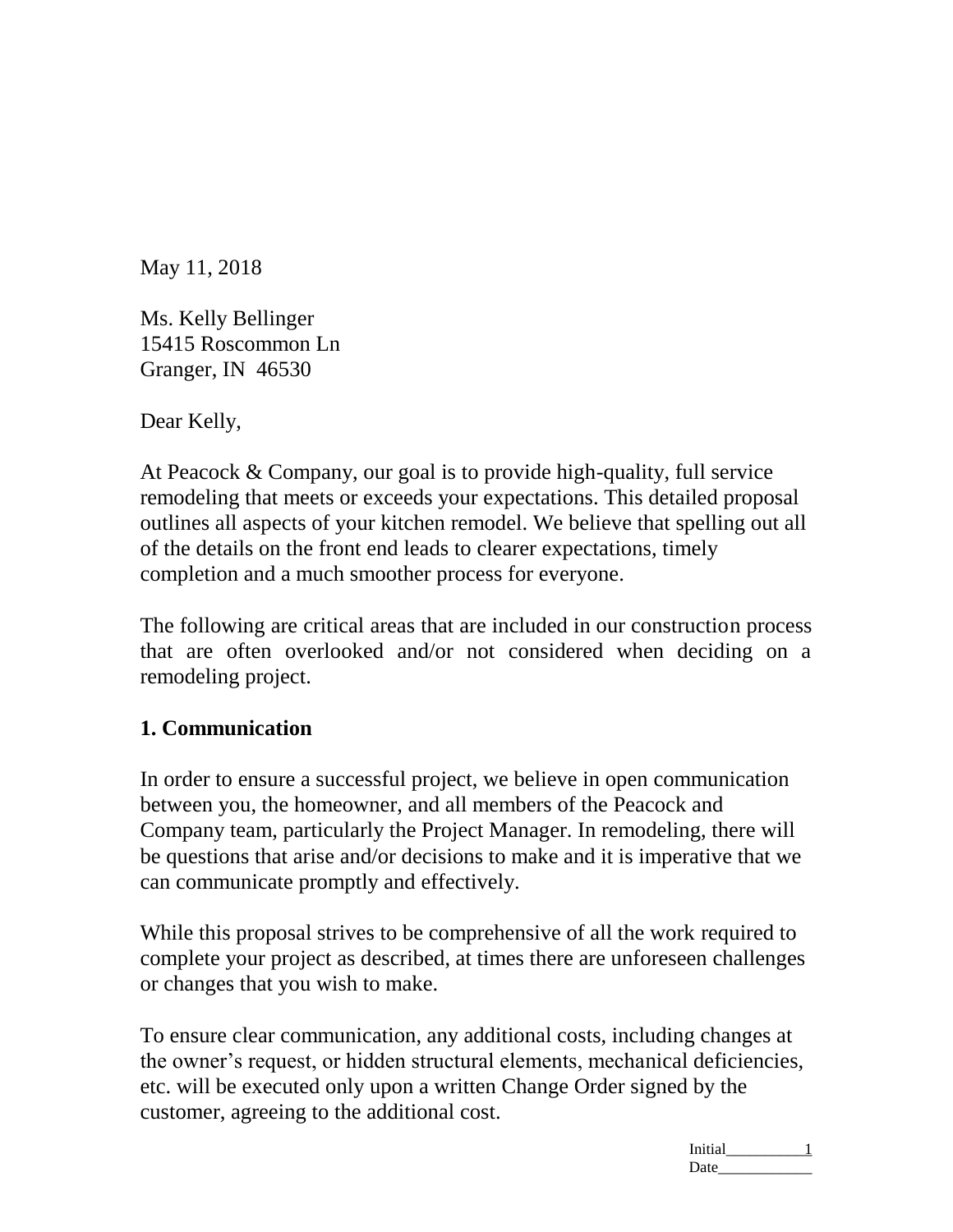# **2. Start-up Meeting**

A pre-construction meeting will be held on site before we begin the job. The meeting will cover:

- An introduction to your Project Manager and our Production Manager.
- The Start Up Meeting Planning Document that we ask you to complete prior to our meeting.
- The detailed proposal to ensure that everyone is clear on all aspects of the project.
- Any questions that you may have.
- Key/Entry preferences.
- A tentative schedule for the project.

# **3. Project Management**

Our agreement includes on-site coordination of the project by a Peacock & Company Project Manager/Lead Carpenter, who will be your main point of contact during the project. The project manager is responsible for:

- Keeping you informed of all of the elements of the project
- Maintaining control of the subcontractors and the schedule.
- Communicating with you to ensure that the project is meeting your expectations.

# **4. Project Preparation and Care**

We understand the stress that remodeling can bring, and we pride ourselves on respecting your home and maintaining a clean job site. The job site will be:

- Prepared with protective floor covering in traffic areas of construction to keep your home free off damage and sealed off as appropriate to minimize dust and mess.
- Kept clean and orderly each day.
- Swept daily.
- Cleared of demolition debris weekly and all extra materials upon completion.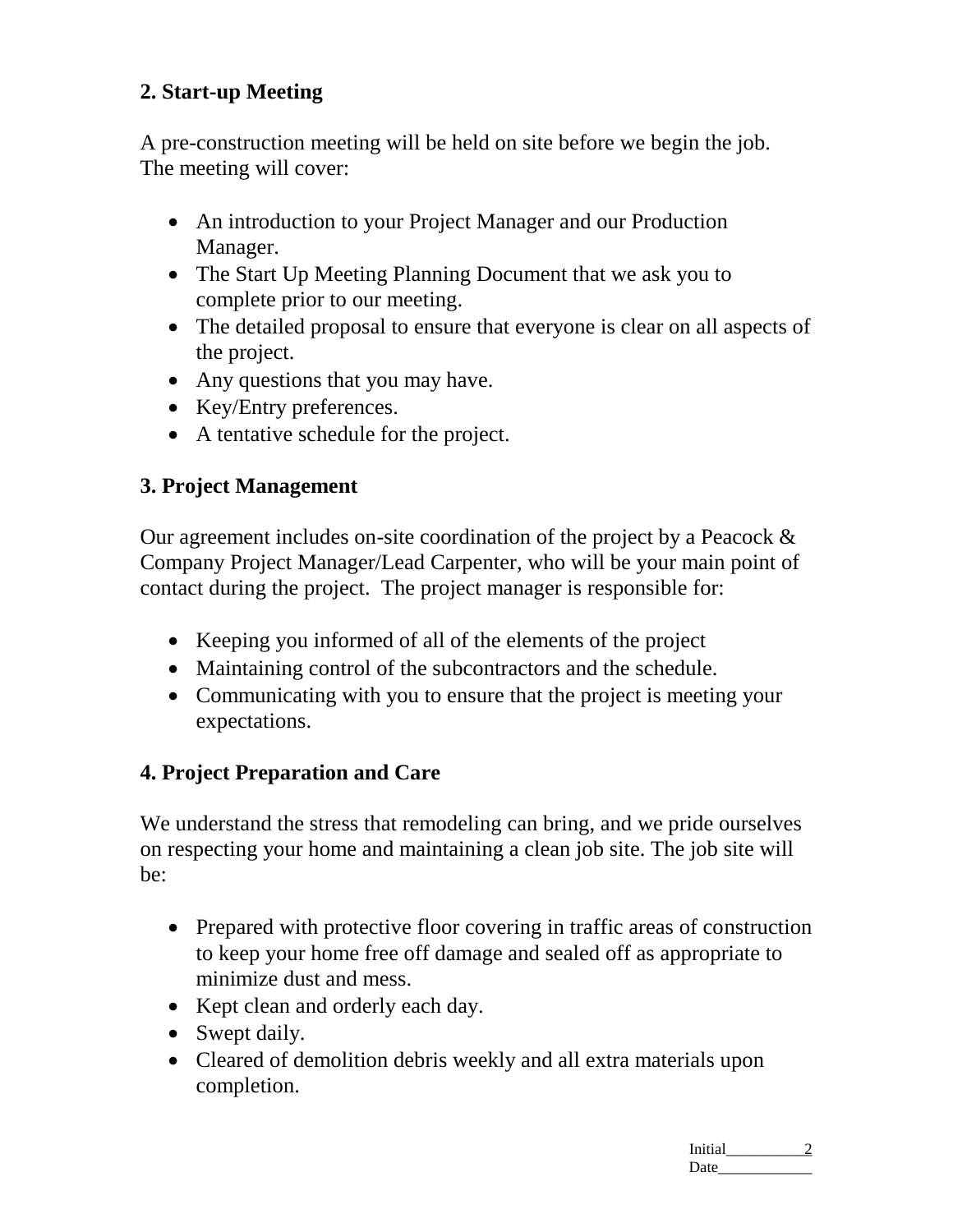# 5**. Project Satisfaction**

We aren't finished until you are satisfied. Prior to completion you will be asked to fill out a "punch list" with any items in the project that need attention. Completion of this punch list will give your agreement that the project is complete. We provide a 2-year warranty on workmanship and materials used to build your project.

Upon completion of your project, you will receive a survey, via email, from *Guild Quality*. The values we strive to demonstrate in our work with you are: communication, construction quality, organized and professional, integrity, reliability, care and teamwork. We rely on the Guild Quality Survey to get your valuable feedback on how we demonstrated these values. Completing this survey helps us measure of how we did. It's our basis for rewarding employees, addressing development opportunities and measuring our success. It's our "report card" and your input is critical to us.

### **General Description of Project**

We propose to remodel your kitchen to create a larger island, updated cabinetry, countertops, fixtures, and backsplash. After the kitchen proposal, we will detail out a partial master bathroom and powder room update.

### **Removals**

We will remove the following items from your kitchen:

- Cabinets, countertops. Select cabinets to be relocated to the basement, we will donate cabinets you don't wish to save to ReStore.
- Dishwasher and Refrigerator removed. Fridge to be installed in the garage, dishwasher disposed.
- Electric range and over the range microwave
- Sink, Faucet, Disposal preserve disposal for reinstallation.
- Room Crown Moulding only where new cabinets are going to the ceiling.
- Island light, dinette light, living room light.
- Valances  $(2)$

*Please note that this proposal does not include the modification of obstacles that may be discovered after removal of walls or soffits unless otherwise noted. This would include plumbing, electrical, HVAC, or other obstacles that may interfere with the new design. We will address the cost for relocation or removal on a separate change order.*

> Initial\_\_\_\_\_\_\_\_\_\_\_ 3 Date\_\_\_\_\_\_\_\_\_\_\_\_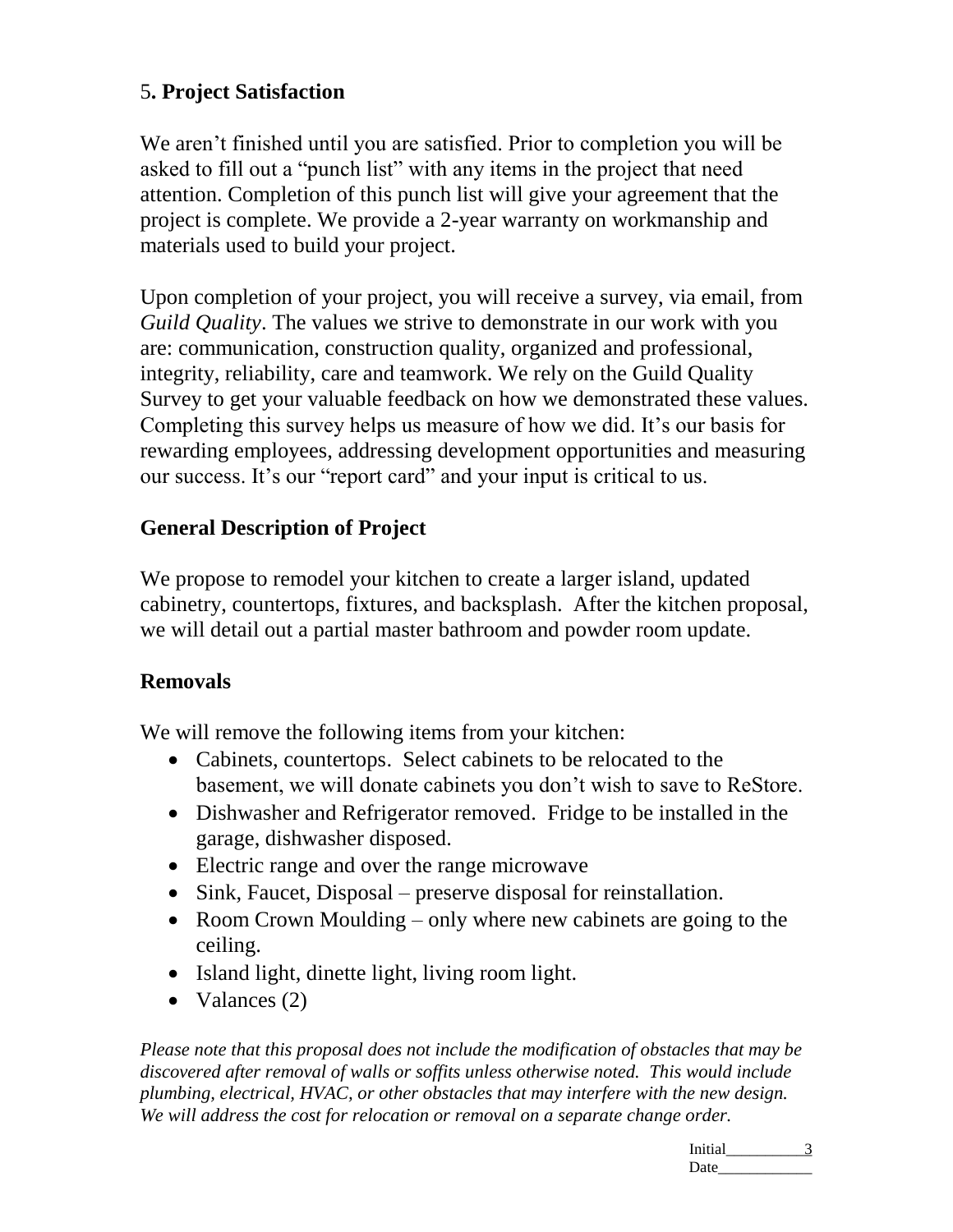# **Preserve Items**

Flooring will be preserved. The flooring under the island may be a different color but will be covered by the new cabinets.

### **Heating and Air Conditioning**

A new blower will be installed in cabinetry over the range. We will duct up into the ceiling and out the sink wall. We are assuming this joist bay is empty to allow for this plan. If upon demo this is found to not be possible, a change order would be presented for an alternative venting plan.

### **Plumbing**

Our licensed plumber will do the following plumbing work:

- Connect the water line to the fridge. Use RO line that is currently running to the sink.
- Install new kitchen sink & faucet with new shutoffs, supply lines, drain kit and p-trap.
- Install garbage disposal (existing).
- Install water and drain connections for the dishwasher. Install dishwasher.
- Connect the range with a new flexible gas line connector. We are assuming that there is currently a gas line with shutoff behind your electric range.

### **Electrical**

Our licensed electrician will do the following electrical work:

- 2 Pendant light openings over island (lighting by others)
- 1 Island receptacle
- 1 Microwave plug
- 1 Hood wiring
- Remove/ Install new light fixture (by others) at dinette, existing location
- Remove/ Install new light fixture (by others) in living room, existing location
- Additional outlet in top drawer at bar area.
- Relocation of phone jack TBD, not included in this proposal.
- LED Tape under 36" wide wall cabinet right of range, corner wall cabinet, 30" wide cabinet left of fridge, (2) 27" wide cabinets, & 12" wall cabinet left of range.
- Relocate backsplash devices into undercabinet plug-mold
- Add section of undercabinet plug-mold at new countertop area.

Initial\_\_\_\_\_\_\_\_\_\_\_ 4  $Date$   $\qquad \qquad$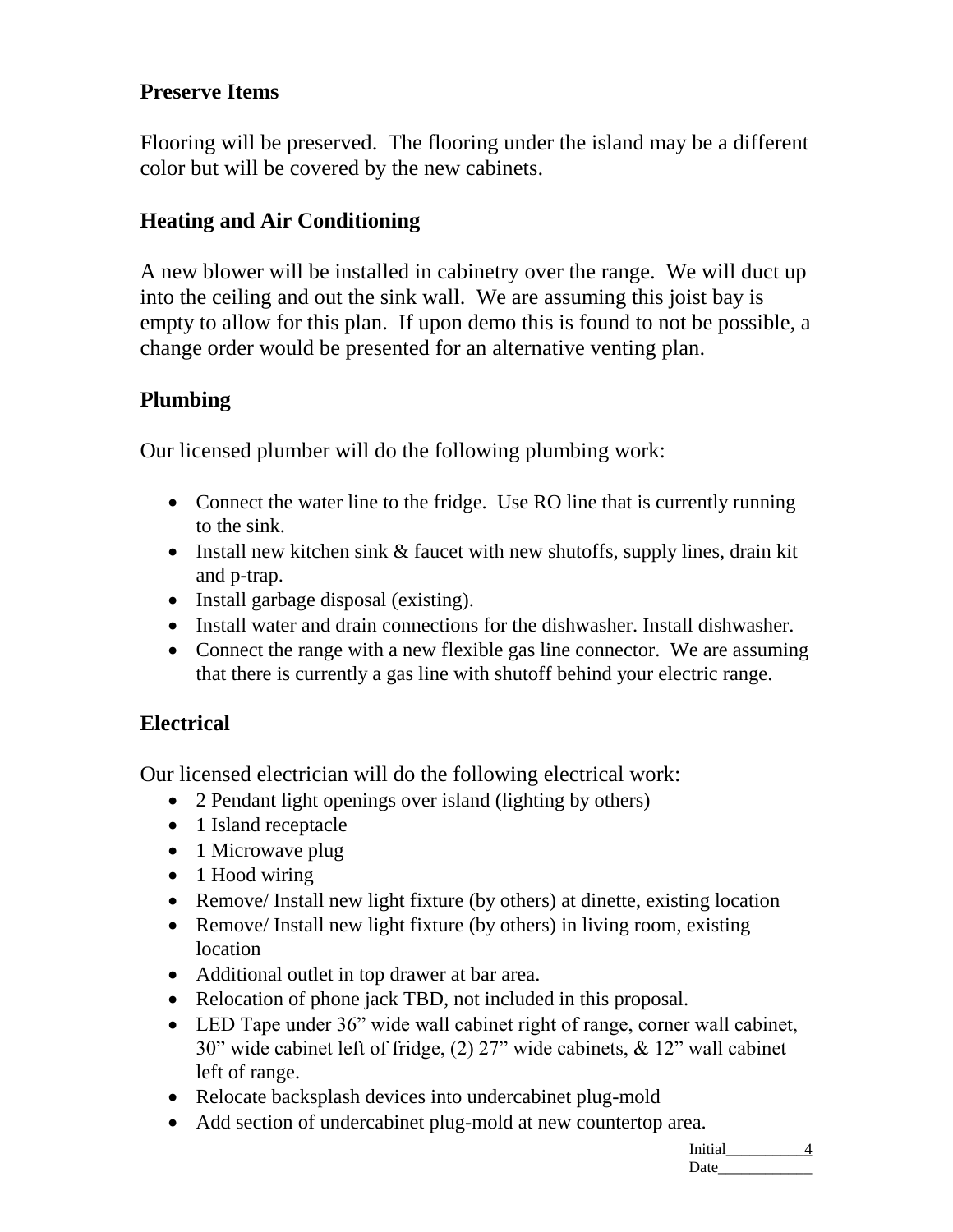*Unless specifically stated, all light fixtures and bulbs are to be purchased separately by the customer. Installation of all light fixtures and bulbs is provided in our proposal.* 

# **Interior Walls and Ceilings/ Drywall**

Walls will be repaired/ skim coated due to cabinet, valance (2), and backsplash removal as needed, not to a paint ready surface as they will be covered with new cabinets and backsplash tile.

*Please note that this proposal does not cover unforeseen damage to inside the walls and ceiling. If repairs need to be made before the project can move forward a change order must be written up and signed by the homeowner and the contractor.* 

### **Flooring**

No flooring repairs or refinishing work is being proposed.

# **Cabinetry**

We will install new perimeter and island cabinetry to include the following:

| W(363403)B      | Wall 30" High Butt Drs                 |
|-----------------|----------------------------------------|
| o RD            | <b>Reduce Depth Wall No Drawers</b>    |
| $\circ$ FTK-W   | <b>Flush Toeboard Wall Cabinet</b>     |
| W(363403)B      | Wall 30" High Butt Drs                 |
| $\circ$ RD      | <b>Reduce Depth Wall No Drawers</b>    |
| $\circ$ FTK-W   | <b>Flush Toeboard Wall Cabinet</b>     |
| <b>STW2748B</b> | Stacked Wall 27W 48H 12D Butt          |
| <b>STW2748B</b> | Stacked Wall 27W 48H 12D Butt          |
| STWD2448L       | Stacked Wall Diag 24W 48H L            |
| <b>STW3048B</b> | Stacked Wall 30W 48H 12D Butt          |
| W(363024)B      | Wall 30" High Butt Drs                 |
| $\circ$ TD      | TD insert in wall cabinet              |
| <b>STW1248L</b> | Stacked Wall 12W 48H 12D               |
| W3621B          | Wall 21" High Butt Drs.                |
| $\circ$ ID      | Increase Depth Wall No Drawers         |
| W(361518)B      | Wall 15" High Butt Drs                 |
| <b>STW3648B</b> | Stacked Wall 36W 48H 12D Butt          |
| 3BD24           | 3-Drawer Base                          |
| BMWSD27         | <b>Base Microwave w/Shallow Drawer</b> |
| BD36D           | Drawer Base Pot/Pan                    |
|                 |                                        |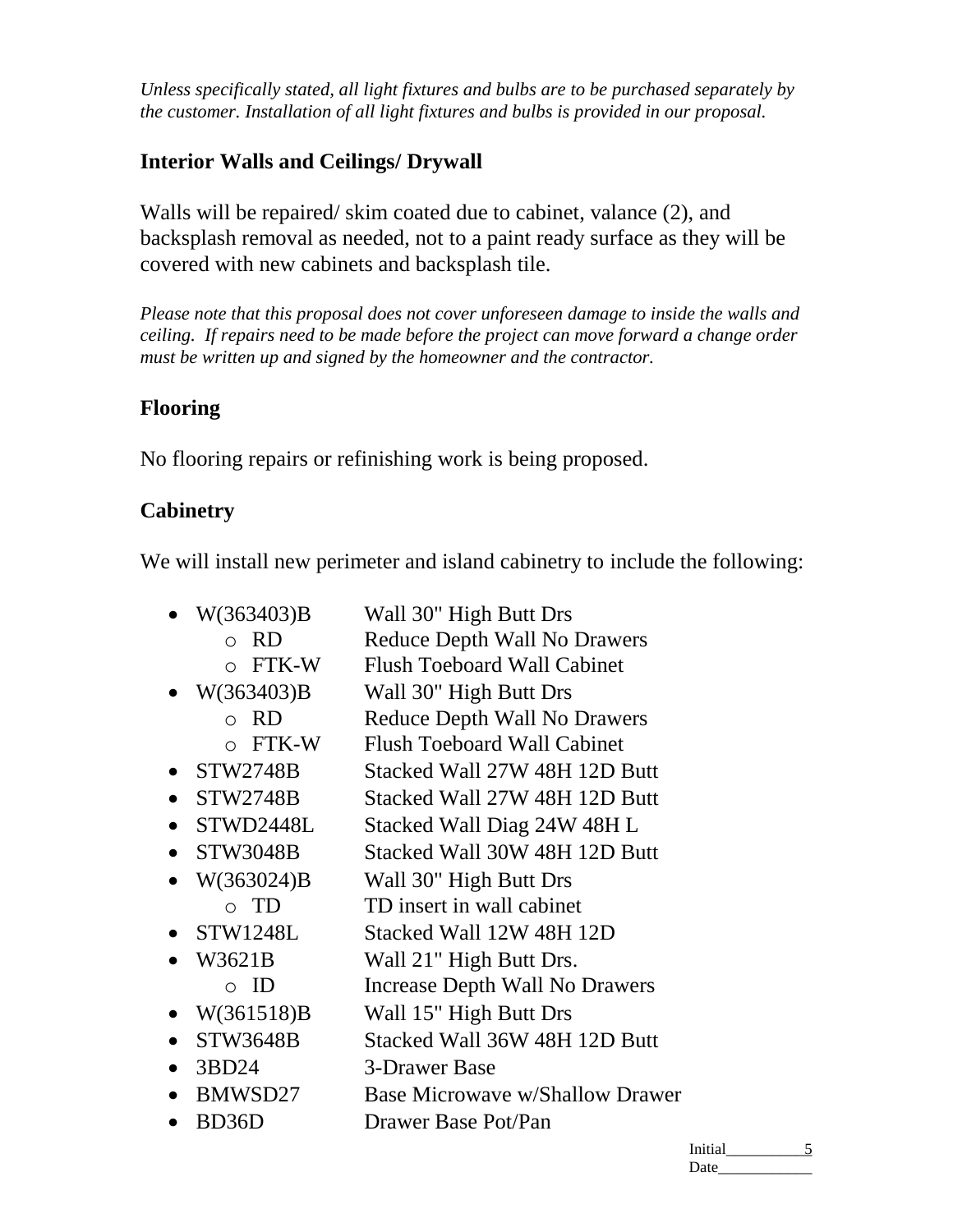- W9648BP Cross-Grain Panel
- B(273412) Door/Drawer Base
	- o RD-DRW Reduce.Depth Base w/Drawers
	- o FTK-B Flush Toe Board Base
- B(273412) Door/Drawer Base
	- o RD-DRW Reduce.Depth Base w/Drawers
	- o FTK-B Flush Toe Board Base
- BWB21 Base 21 Wastebasket w/Drawer
- CNTYSB36B Country Sink Base
- 4BD18 4-Drawer Base
	- o WTCD18 Installed Wood Tiered Cutlery Div.
- B12R Full-Ht Door Base
- B12L Door/Drawer Base
	- o TDRO12 Tray Divider Roll-Out
- 3BD24 3-Drawer Base
	- o CUDD24 Cooking Uten Div Diag Wd 24w
- BC3639R Base Corner Blind Right
- WREP1.524108 Wood Ref Panel {L}
- WREP1.524108 Wood Ref Panel  $\{R\}$
- WTO4.5 Wood Toeboard 96"
- Approx. 24" wide x 30" high Door for paneled dishwasher by others

\* Base cabinets at bar area should be pulled forward to allow the countertop to be flush with the side walls.

### **Cabinets for your remodeling project are by Homecrest**

| Species Choice:                   | Maple/MDF      | Homeowner Initial |
|-----------------------------------|----------------|-------------------|
| Finish/Paint Choice: Alpine White |                | Homeowner Initial |
| <b>Style Choice:</b>              | Dover          | Homeowner Initial |
| <b>Overlay Style:</b>             | Full           | Homeowner Initial |
| Drawer Front:                     | 5-piece Drawer | Homeowner Initial |

Please see attached elevations and floor plan for final cabinet review.

### **Cabinet Hardware**

Cabinet hardware will be supplied by others, installed by Peacock.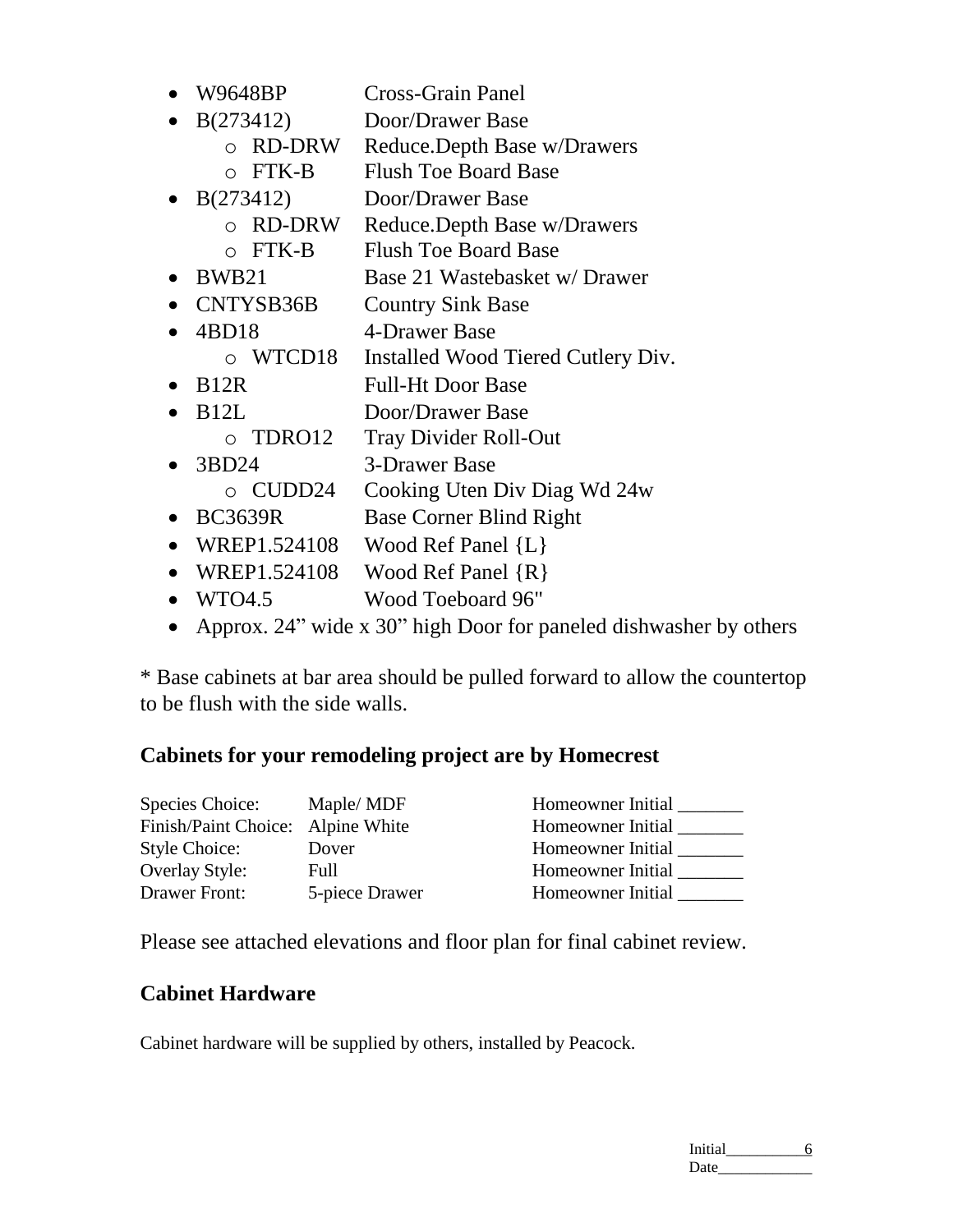### **Countertops**

| Countertop Material is: | Quartz                   |
|-------------------------|--------------------------|
| Color Selection is:     | Color Quartz Supra White |
| Edge Selection:         | <b>TRD</b>               |
| Backsplash:             | No Countertop backsplash |

Countertops are figured for the perimeter only; no island countertop is being proposed. Someone else would be responsible for the construction and installation of this top.

All appliances and plumbing fixtures must be at the job site on the "scribe" date. We will need these items to determine cutouts and placement of holes. Homeowner should plan to be at home for this process and we will try to give advance notice for this visit. Homeowner should be aware that there could be visible seams depending on their cabinet layout and material selection.

Due to the custom nature of the measuring and fabrication process, there may be reduced activity onsite from the measure date to the installation date, depending on the job scope.

#### **Tiled Backsplash**

IC White 4" x 12" Backsplash tile from top of countertop to bottom of wall cabinets/ window on the L-shaped area of the kitchen and the bar area.

Matte Ultra White Grout: 45 Raven

#### **Kitchen Fixtures**

| Sink:     | DD20102000415 Apron Sink                                 |
|-----------|----------------------------------------------------------|
|           | Flat side out (don't install with moulding out)          |
| Faucet:   | D64044LFBLGL "LITZE" PULL-OUT SPRAY                      |
| Disposal: | Reinstall existing                                       |
|           | Disposal Flange: 4352557 Stainless Steel Disposal Flange |

#### **Interior Trim**

Reinstall removed sections of crown moulding at top of new wall cabinets, adding sections to match as needed.

> Initial\_\_\_\_\_\_\_\_\_\_\_ 7 Date\_\_\_\_\_\_\_\_\_\_\_\_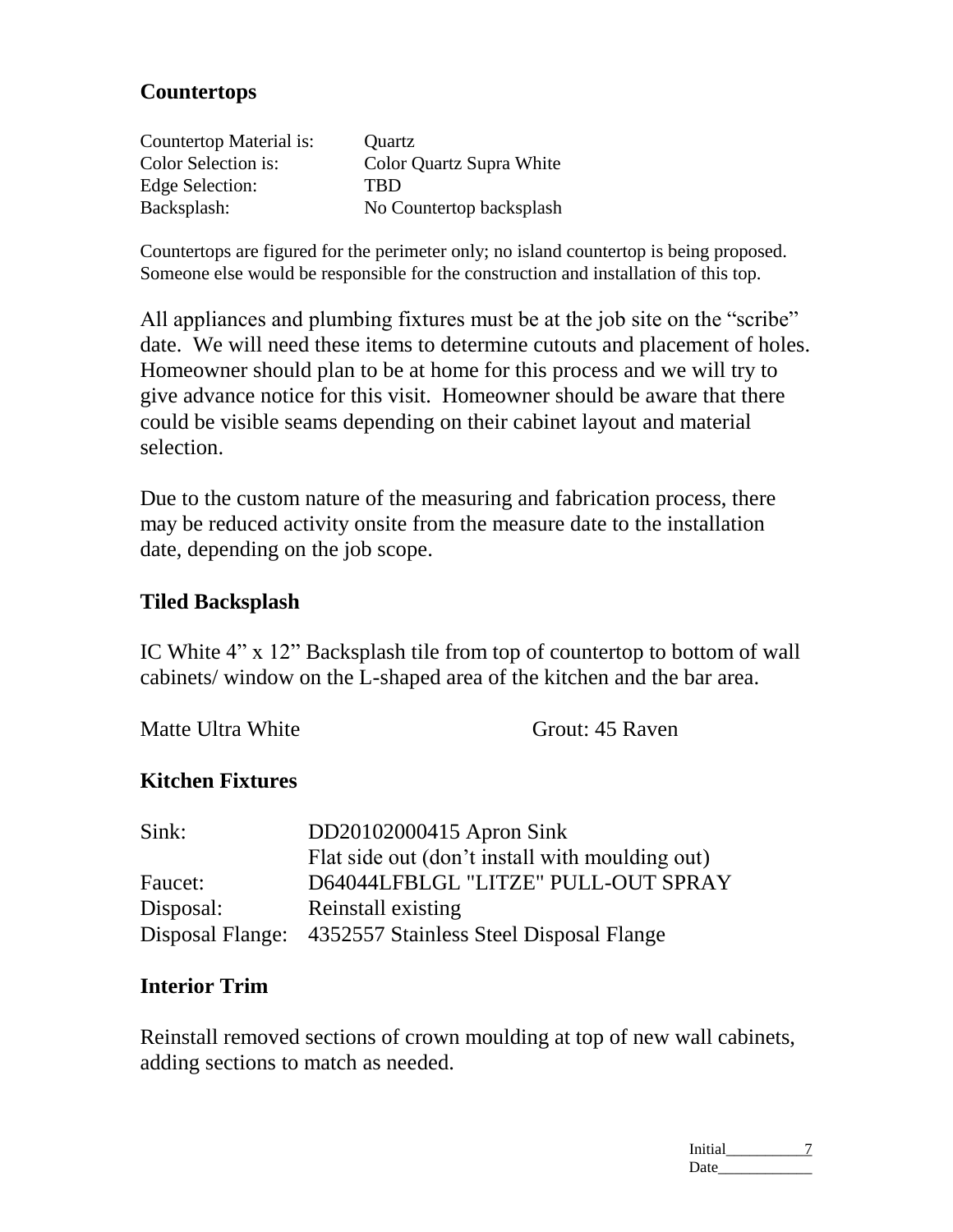### **Paint**

We will paint the walls, ceiling, room crown moulding, and window above sink with one coat of primer, two coats of latex paint, color TBD, Sherwin Williams brand.

### **Appliances**

Peacock and Company will not be providing any appliances for this proposal. We will project manage the delivery of appliances by the appliance supplier as needed according to the job schedule. We will provide "rough-ins" as described in the main proposal.

Appliances we are planning for in our proposal:

| Cooking:     | New 36" wide slide-in gas range, purchased by you.       |  |
|--------------|----------------------------------------------------------|--|
|              | This should be delivered to your garage during the       |  |
|              | project. We will install towards the end of the project. |  |
| Microwave:   | 24" Microwave drawer in island                           |  |
| Ventilation: | Blower installed by Peacock in wood hood above range     |  |
| Cleaning:    | Panel ready DW purchased by you, installed by us         |  |
| Fridge:      | 36" wide x 72" tall cabinet depth fridge, style TV       |  |

Peacock must be notified of any changes so we can change the plumbing and/or electrical plan if needed. Cabinets may be custom ordered according to the appliance specifications and cannot be changed.

### **Miscellaneous**

Construction may begin in June 2018 and will take approximately 4-5 weeks to complete. We have factored in certain efficiencies related to you staying off site during construction work.

### **Kitchen Project Price: \$ 38,440.00**

**Homeowner Initial\_\_\_\_\_\_\_ Designer Initial\_\_\_\_\_\_\_\_\_**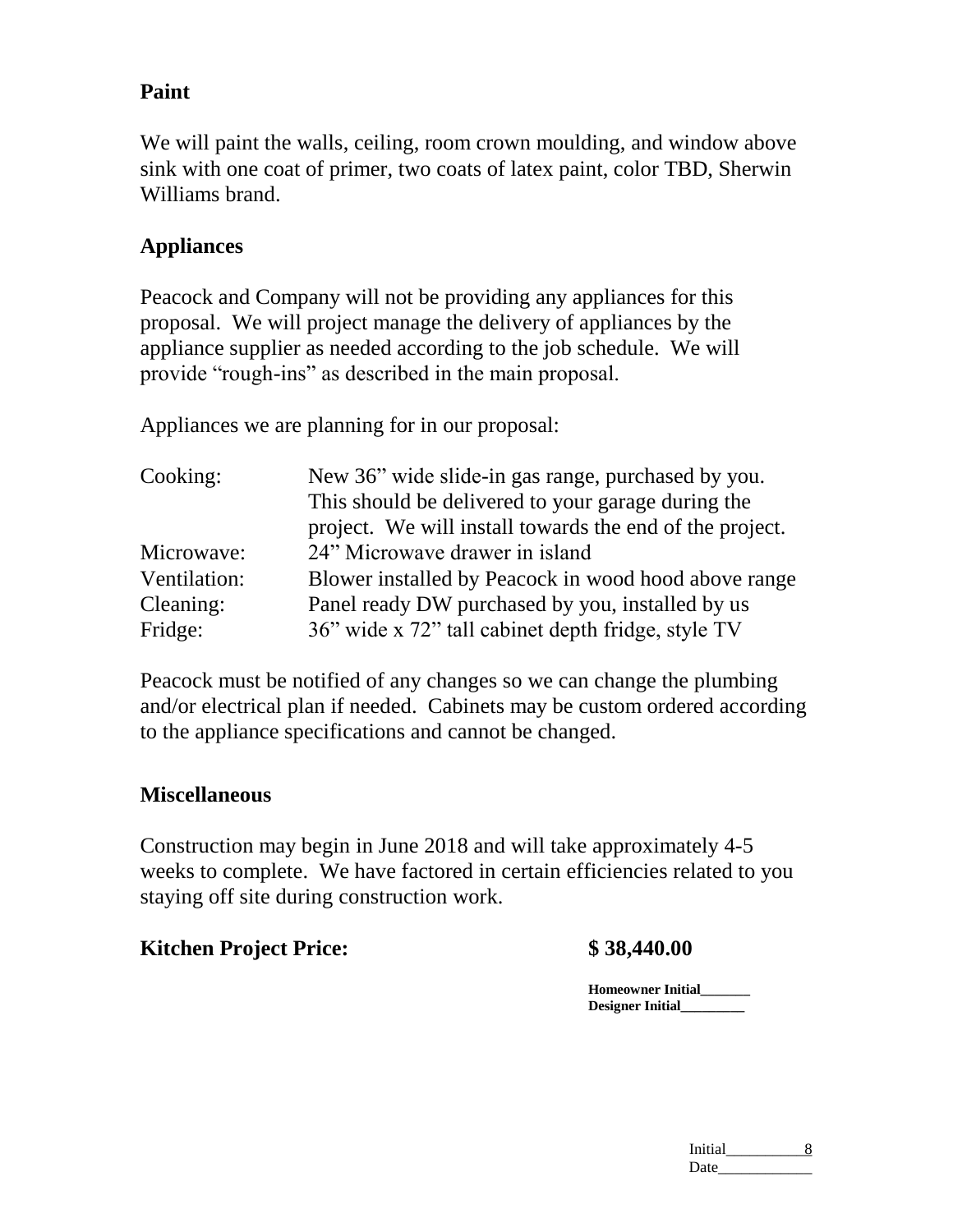### **Powder Room**

### **Removals**

We will remove the following:

• Vanity light and Mirror

We will install homeowner supplied mirror and light.

| <b>Option Price:</b> | <b>ADD</b> | \$155.00 |
|----------------------|------------|----------|
|                      |            |          |

Homeowner Initial \_\_\_\_\_\_\_

| <b>Kitchen</b>     |  |
|--------------------|--|
| <b>Powder Room</b> |  |

**Kitchen \$ 38,440.00 Powder Room ADD \$ 155.00**

**Homeowner Initial\_\_\_\_\_\_\_ Designer Initial\_\_\_\_\_\_\_\_\_**

Thank you for considering Peacock & Company, we look forward to working for you and with you.

Sincerely,

Nick Donovan Designer Peacock & Company

| Initial |  |
|---------|--|
| Date    |  |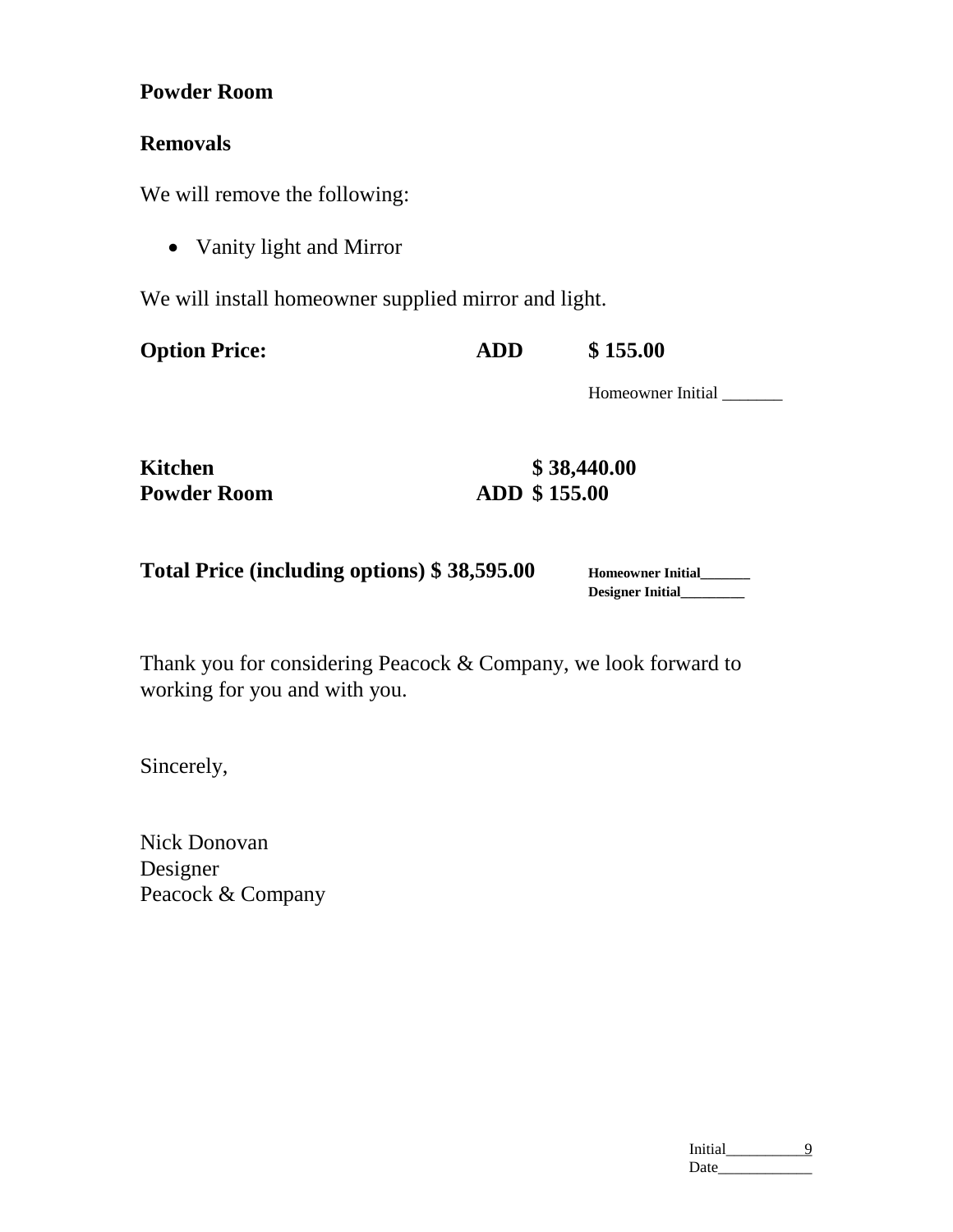#### **BUILDING CONTRACT**

#### **1. GENERAL CONDITIONS**

The general conditions herein set forth shall apply to any contract given under these specifications and shall be binding upon every sub-contractor as well as General Contractor. The plans, elevations, sections and detail drawings (collectively, the "drawings"), together with these specifications, and together with the separate Contractor Limited Warranty and the Indiana Quality Assurance of Builder Standards, form the basis of the contract and are to be of equal force.

#### **CHANGE ORDERS**

Any deviation from these specifications or plans involving an extra charge or a credit must be agreed **UPON IN WRITING** between Owner and Contractor, and shall require the execution of a change order by both parties. Additionally, additional labor will be billed at \$45.00 per hour; materials and subcontractors will be billed at cost plus 30% to cover handling, arrangement, and coordination.

#### **INSURANCE**

The Contractor will provide liability insurance and worker's compensation insurance in full until completion of the building. Fire and windstorm insurance during construction is to be provided by the Contractor. Contractor shall furnish contractor's liability to the extent of items furnished by Contractor, its subcontractors, suppliers and material men only. Peacock & Company is not responsible for any injuries of homeowners or persons on the job not employed by or subcontracted by Peacock & Company.

Owner shall carry fire, tornado, and other necessary insurance.

#### **ATTORNEY'S FEES**

If the Contractor brings any action, at law, in equity, or an action that is submitted to arbitration, including an action for declaratory relief, to enforce or interpret this contract, the Contractor, if it prevails upon said action, shall be entitled to recover reasonable attorney's fees from the other party, in addition to any other relief that may be awarded.

#### **WAIVER AND RELEASE**

Owner has full knowledge of and appreciates the risks of visiting a construction site, including injury to physical health and/or death, from actions including, but not limited to, slipping, falling, impact from equipment, impact from machinery, and falling objects. In the event Owner decides to visit the construction site Owner understands, acknowledge, and (to the fullest extent permitted under law) assumes these and all other risks, including any risks that are unanticipated. Owner further agrees that Owner is solely responsible for the conduct and injury (including death) of any third party who visits the construction site. With this knowledge, and for valuable consideration Owner, on behalf of Owner and/or any third party visiting the construction site, **COVENANTS NOT TO SUE, WAIVES ALL CLAIMS AGAINST, AND RELEASES** Contractor and all individuals and entities affiliated with Contractor (the "Released Parties"), jointly and severally, from all actions, suits, causes of action, claims or demands of any kind whatsoever, whether caused by the negligence of any or all of the Released Parties, any third-person, or otherwise, whether foreseen or unforeseen, arising from and/or related to Owner and/or any third party expressly including (but not limited to) claims of personal injury (whether permanent or temporary), death, property damage, emotional distress/mental injuries, and/or privacy. If a claim and/or cause of action is brought against any of the Released Parties due to injury or property damage by Owner or any third-party Owner (and/or Owner's successors) will indemnify the Released Parties from such claim(s) and/or cause(s) of action, with said indemnification including reasonable attorneys' fees. Owner further agrees that the construction of this Waiver and Release will be in accordance with applicable State law, and if any portion is deemed to be void, it is severable and the remaining portion(s) will remain in full force.

#### OWNER'S INITIALS\_\_\_\_\_\_

Initial\_\_\_\_\_\_\_\_\_\_\_ 10 Date\_\_\_\_\_\_\_\_\_\_\_\_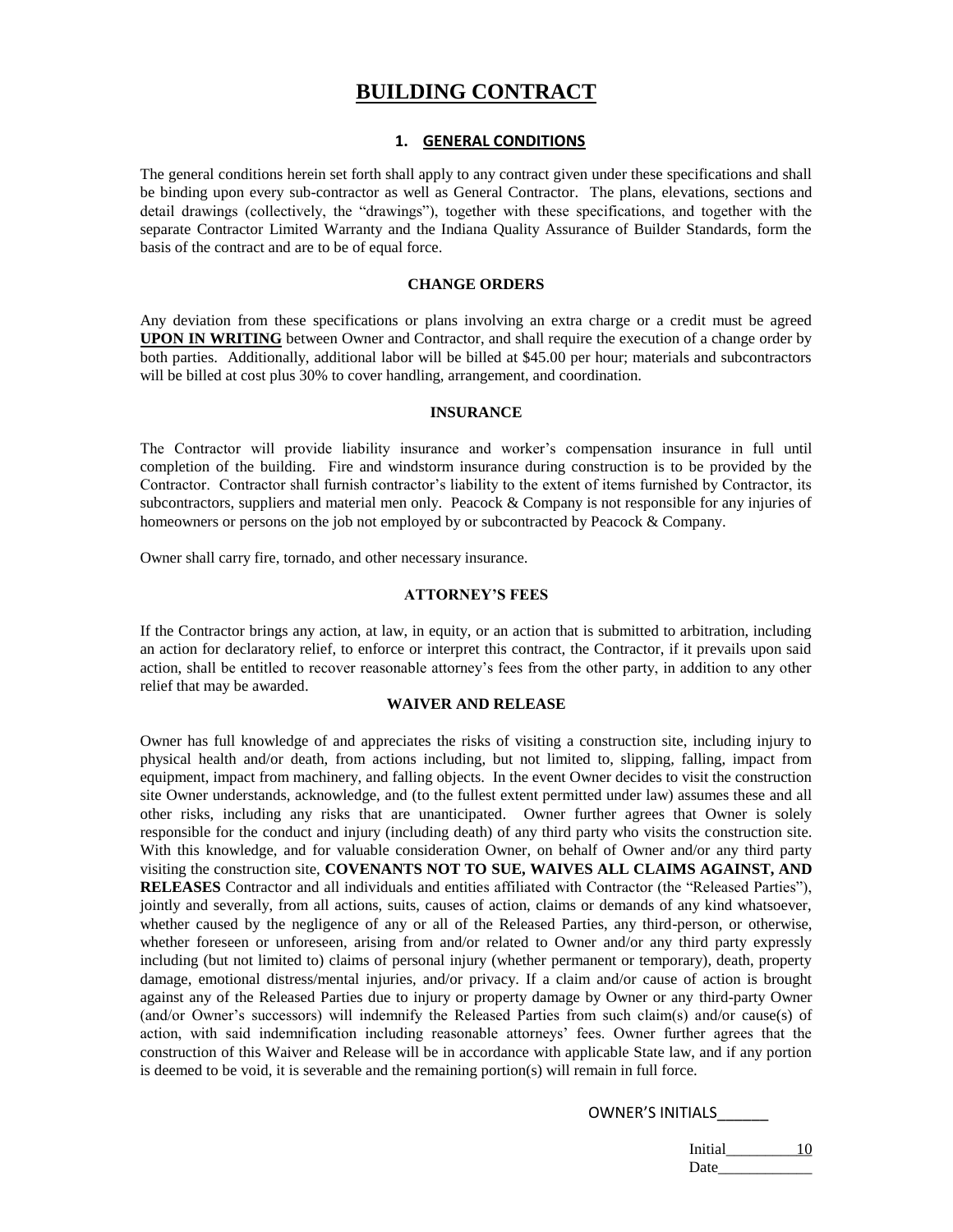#### **2. BUILDING CONTRACT**

WE, THE UNDERSIGNED, have read the foregoing specifications, prepared in duplicate, and accept them as correct and hereby acknowledge receipt of one copy for each party hereto.

THIS AGREEMENT is made this 1st day of May, 2018, by and between Peacock & Company, Inc., an Indiana corporation (the "Contractor"), and Kelly Bellinger (the "Owner).

The Contractor and Owner for the consideration hereinafter named agree as follows:

- A. The Contractor agrees to provide the materials as specified and to perform all the work shown on the drawings and subscribed in the Specifications and to do everything required by the General Conditions of the Contract, the specifications and the drawings.
- B. The Owner agrees to pay the Contractor in current funds for the performance of the contract the sum of Thirty-Eight Thousand Eight-hundred Sixty-Seven Dollars ( $\frac{S}{2}$ 38,867.00) subject to any additions or deductions to the General Conditions of the contract agreed upon in writing, Payments shall be paid on account hereof upon presentation of proper lien waivers, as the work progresses and as follows (mark applicable option):

The owner agrees to pay the Contractor for remodeling services at land located at 15415 Roscommon Ln. Granger, IN 46530 for the sum of Thirty-Eight Thousand Eight-hundred Sixty-Seven Dollars (\$ 38,867.00), payable as follows:

\$11,660.10 (30%) – down payment

\$13,603.45 (35%) – upon completion of demo, start of rough-ins

\$11,660.10 (30%) – upon start of setting cabinets

\$1,943.35 (5%) – upon completion of project

#### **OWNER SPECIFICALLY AGREES THAT THE DRAW SCHEDULE SET FORTH ABOVE IS NOT SUBJECT TO CHANGE AND, TO THE EXTENT ANY LOAN FINANCING IS NECESSARY, OWNER SHALL OBTAIN LOAN FINANCING FROM A SOURCE WILLING TO ACCEPT THIS SCHEDULE. IN THE EVENT OWNER'S LENDER WILL NOT ACCEPT THIS DRAW SCHEDULE, OWNER WILL OBTAIN ALTERNATE FUNDING OR CONTRACTOR MAY TERMINATE THIS CONTRACT.**

Balance in full is due upon completion and or before Owner takes possession. Small, special/customer ordered items that are not received at the time of final invoice shall not delay completion. Final payment is still required.

C. It is expressly agreed and understood that any unpaid amounts due the Contractor fifteen (15) calendar days after written request for construction draw is given by the Contractor to the Owner, that a charge of two percent (2%) per month will be made until all amounts due the Contractor have been paid.

> Initial\_\_\_\_\_\_\_\_\_\_\_ 11 Date\_\_\_\_\_\_\_\_\_\_\_\_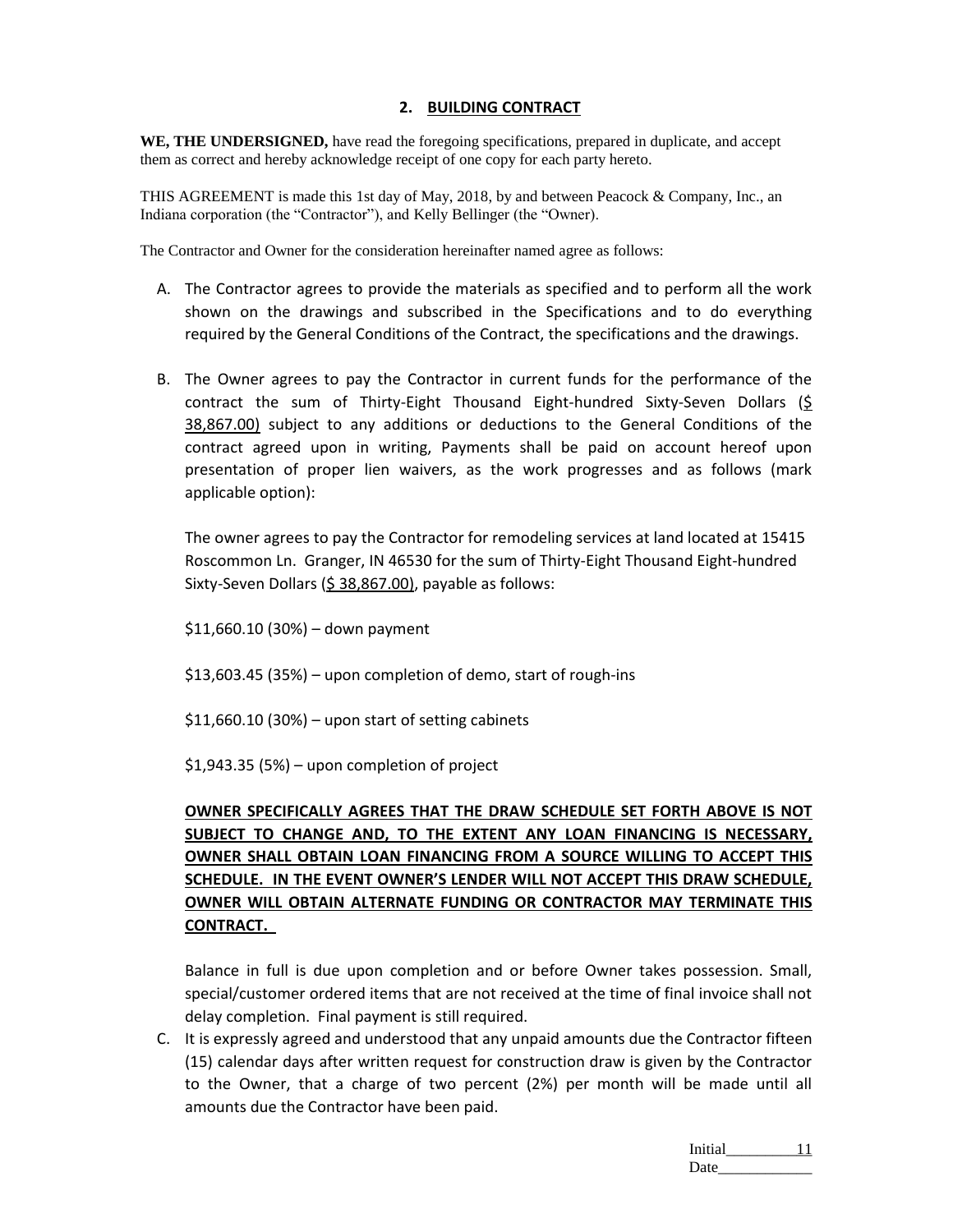- D. Owner is responsible for the cost of moving any utilities (electric, gas lines, meters) or installed systems (burglar alarms, sprinklers, etc.) if required unless exactly noted in the attached Specifications.
- E. Hidden structural defects uncovered during the demolition phase must be repaired for project completion.
- F. EXECUTION OF EXPRESS AND IMPLIED WARRANTIES ON CONCRETE: Contractor makes no warranty, express or implied, except as specified in the Contractor Limited Warranty, as to the cracking, pitting or flaking of any concrete furnished for this residence. Concrete is a very rigid, brittle material which generally cracks in our climate. Contractor does not warrant this material against cracking, pitting or flaking, except as specified in the home warranty. This exclusion of warranty is a part of this agreement and Owner acknowledges that he has read and agrees to this provision.
- G. The Contractor excludes any and all implied warranties, including, but not in limitation, the implied warranties of habitability. These warranties are replaced by the express written warranties which accompany this Contract, as a separate document.
- H. The Contractor and the Owner agree that the General Conditions, the Specifications and the Drawings, any Purchase Agreement, and the Contractor Limited Warranty together with this Building Contract form the Contract between the Contractor and the Owner, as if hereto attached.
- I. Items purchases and/or installed by the Owner will not be covered by the Contractor Limited Warranty. See Exhibit "A".
- J. Work scheduled and/or done by the Owner will not be covered by the Contractors warranty. Any additional fees incurred by the Owner or outside source will not be covered by the Contractor. See Exhibit "A".
- K. This Agreement shall be governed by and construed according to the laws of the State of Indiana; and exclusive jurisdiction and venue for any proceedings involving this Agreement shall be in the state and federal courts located in St. Joseph County, Indiana.
- L. During the course of the project, Contractor may take pictures. Owner expressly provides Contractor with permission to use any pictures in display books and marketing efforts. Additionally, Peacock & Company may display a yard sign in Owner's yard during the course of the project, and Owner expressly waives any objection thereto.
- M. Owner shall not sell, transfer, convey, or encumber the property on which the remodeling work is being constructed without the written consent of the Contractor during the term of this Contract.

The Contractor and Owner for themselves, their successors, executors, administrators and assigns, hereby agree to the full performance of the obligations covenants herein contained.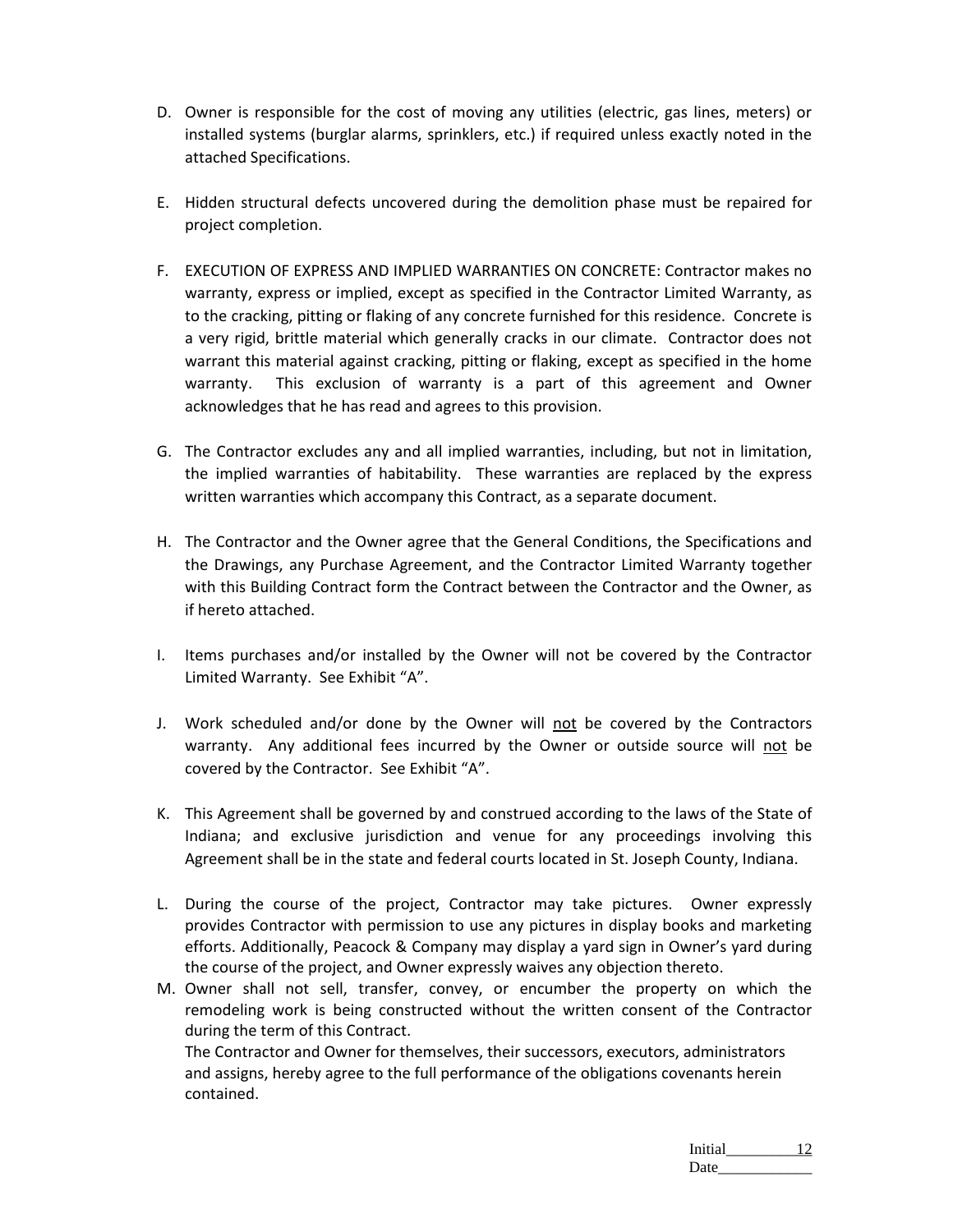IN WITNESS WHEREOF, the Owner(s) and Contractor have executed this agreement the day and year first written above for the purchase price of  $(5.38,867.00)$  as referenced above in Paragraph B.

OWNER:

PEACOCK & COMPANY, INC.

By:

OWNER:

DATE:

| Initial |  |
|---------|--|
| Date    |  |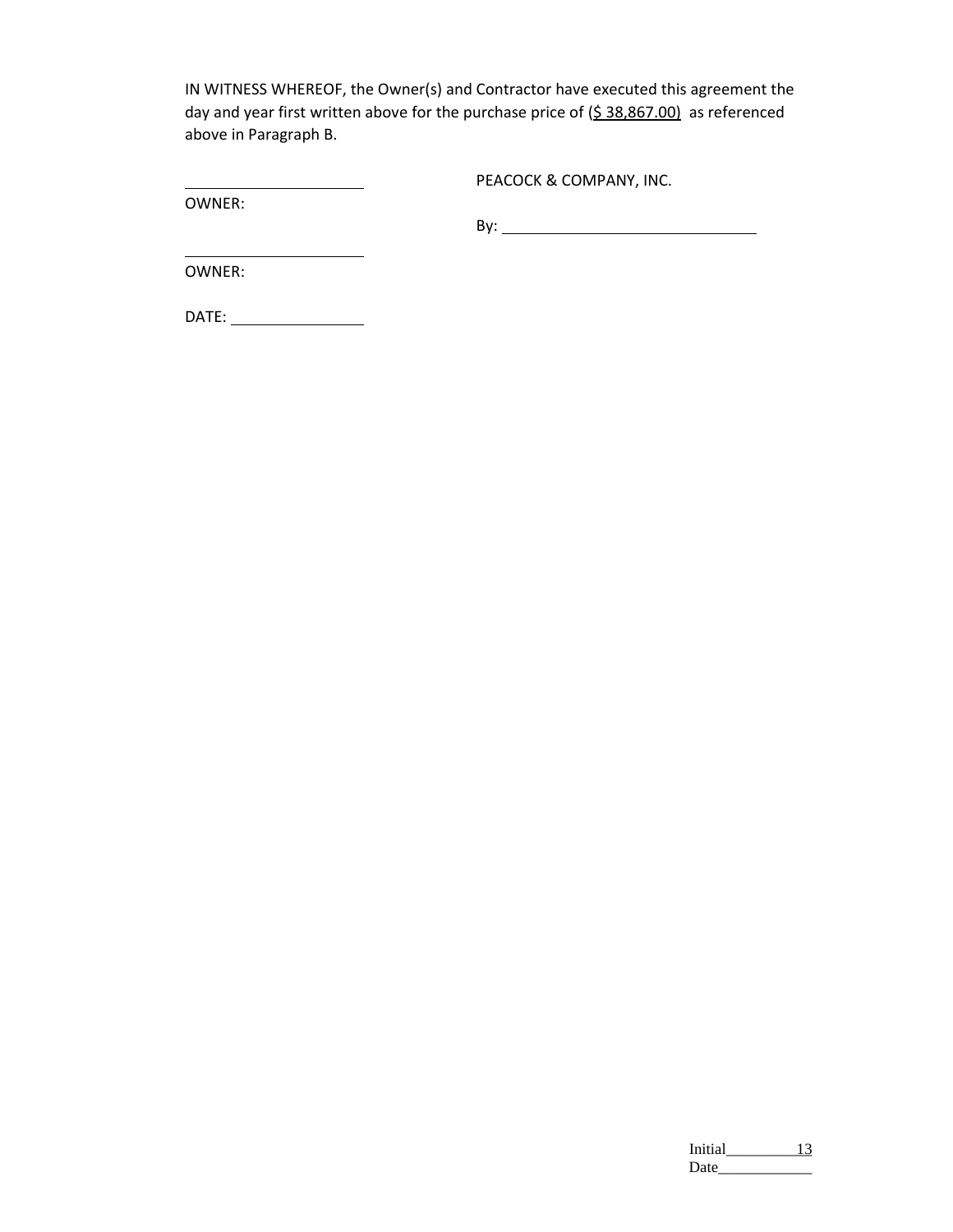#### **CONTRACTOR'S LIMITED WARRANTY**

Peacock & Company, Inc. (the "Contractor") warrants all materials and workmanship to be free from defects, according to the Indiana Quality Assurance Builder Standards in effect on the date of the Building Contract, for a period of two (2) years from completion (the "Warranty Period"), subject to any exceptions provided in the Building Contract.

This Limited Warranty only applies to materials and workmanship performed by the Contractor. This warranty does not include damage which may occur as the result of improper maintenance, non-intended purpose, or normal wear and tear. This warranty shall not apply to any materials or workmanship previously or subsequently provided by anyone other than the Contractor.

- a. The Contractor further warrants:
	- 1. During the Warranty Period, any work performed by the Contractor will be free from defects caused by faulty workmanship or defective materials.
	- 2. During the Warranty Period, any work performed by the Contractor will be free from defects caused by faulty installation of:
		- a. plumbing;
		- b. electrical;
		- c. heating;
		- d. cooling; or
		- e. ventilating systems, exclusive of fixtures, appliances, or items of equipment.
	- 3. During the Warranty Period, any work performed by the Contractor will be free from defects caused by faulty workmanship or defective materials in the roof or roof systems of the new home.
	- 4. During the Warranty Period, any work performed by the Contractor will be free from major structural defects caused by faulty workmanship or defective materials.

The Contractor will remedy any defects in material or workmanship during the Warranty Period by repair or replacement. The Contractor reserves the option to determine whether the remedy shall be repair or replacement. To make a claim on this warranty, contact the Contractor headquarters at the address listed below. Claims must be made within thirty (30) days of discovery of the defect. No claim will be processed if it is received more than thirty (30) days after the expiration of the Warranty Period.

This Limited Warranty will be governed by and construed under the laws of the State of Indiana without regard to conflict-of-laws principles that would require the application of any other law. The venue for any dispute between the buyer and the Contractor relating to the terms and enforcement of this Limited Warranty shall be St. Joseph County, Indiana. In the event of any lawsuit being filed by the Owner or anyone on the Owner's behalf, the prevailing party in such lawsuit shall be entitled to recover his/her/its attorneys' fees and legal expenses incurred in relation to the lawsuit.

#### **PEACOCK & COMPANY, INC. 1147 Mishawaka Avenue, South Bend, IN 46615**